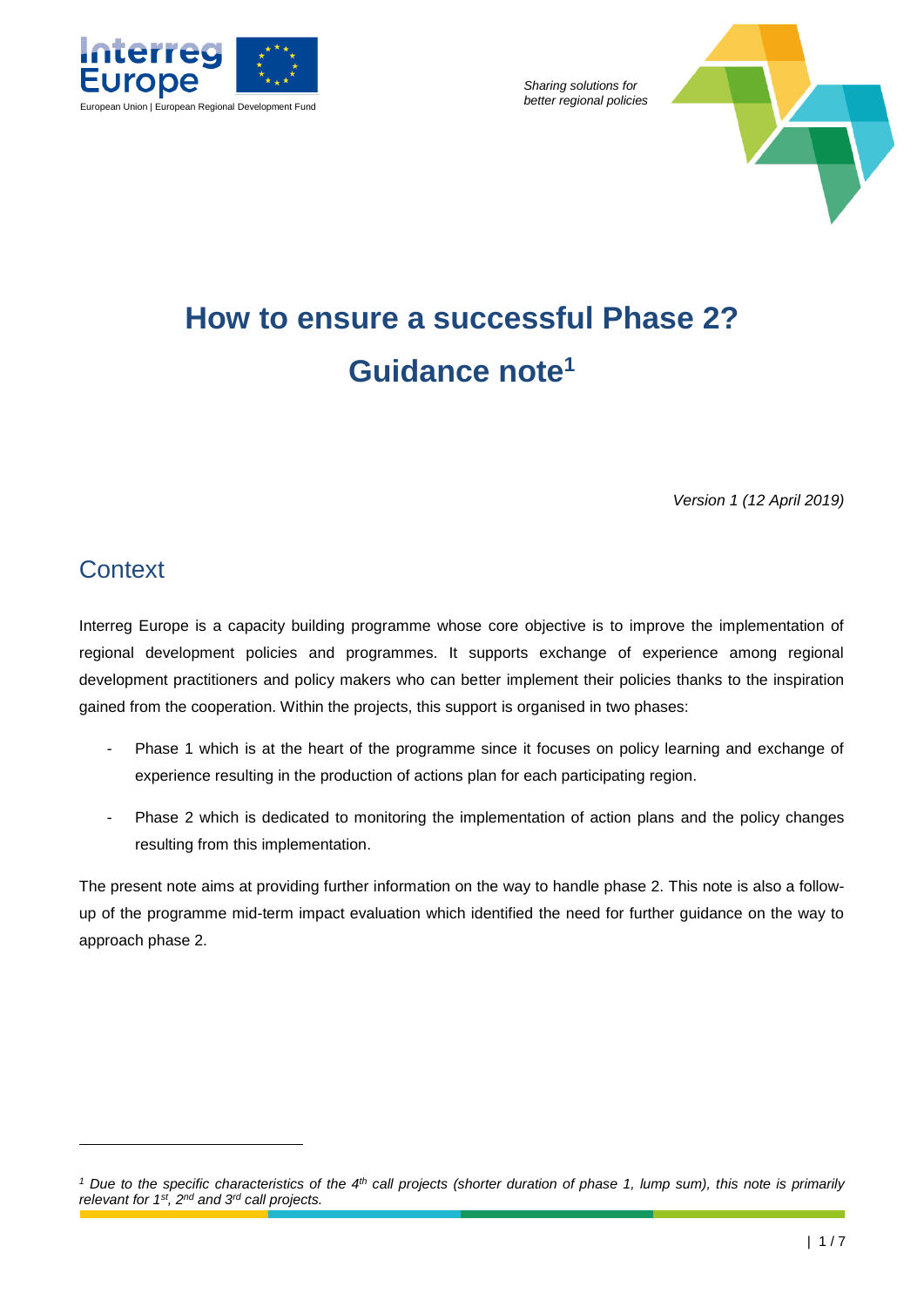

### 1. Reminder on Phase 2 rationale

The development of projects in two phases is an innovative measure introduced in Interreg Europe. The reason for including a second phase after the exchange of experience phase is two-fold:

#### - **The impact of interregional cooperation usually takes time**

Even if policy changes<sup>2</sup> can be achieved already during the exchange of experience phase, the main impact of interregional cooperation usually occurs on a mid-term / long term basis. With its focus on capacity building, Interreg Europe does not directly implement measures on the ground. The learnings generated from the project require time to bear fruits and are often dependant on external conditions. With the introduction of phase 2, projects should be in a better position to monitor the full impact of the cooperation. It ensures that policy changes achieved after phase 1 are still officially reported to the programme. Phase 2 lasts two years except for fourth call projects where its duration is reduced to one year.

#### - **The possibility to estimate the territorial effect of the policy change**

As reflected in the programme result indicators, the success of the programme is assessed in relation to the number of policy changes and amounts of funds influenced thanks to the cooperation. These indicators are important since they measure the direct impact of the programme. However, they do not tell anything about the tangible benefits these policy changes bring to the regions when implemented. Let's take an example with a project focusing on energy efficiency. As a result of the exchange of good practices, a region adopts a new intelligent lighting system for its public buildings leading to reduction of the energy consumption. The region discovered this new system thanks to the project and its adoption within the regional strategy for low carbon economy is therefore reported as a policy change achieved thanks to Interreg Europe. Then, even if it is no longer under the responsibility of Interreg Europe who does not finance the implementation of this measure, it is still very interesting for the programme to know the benefits gained by the region from the adoption of this new system (e.g. how many public buildings / square metres were equipped with the new lighting system?; which amount of energy saving was achieved?, how many CO2 emissions were saved). Phase 2 is a unique opportunity to report on these 'territorial effects'.

Therefore, by monitoring the implementation of action plans, phase 2 aims at better demonstrating the impact of interregional cooperation through:

- Monitoring the policy changes achieved thanks to the cooperation that happened after phase 1 (direct impact of Interreg Europe),
- Estimating when possible the territorial effects of these policy changes although this goes beyond the programme's objectives.

-

<sup>&</sup>lt;sup>2</sup> Policy changes are the main results expected from the project. They occur when a policy instrument is influenced thanks to the project activities.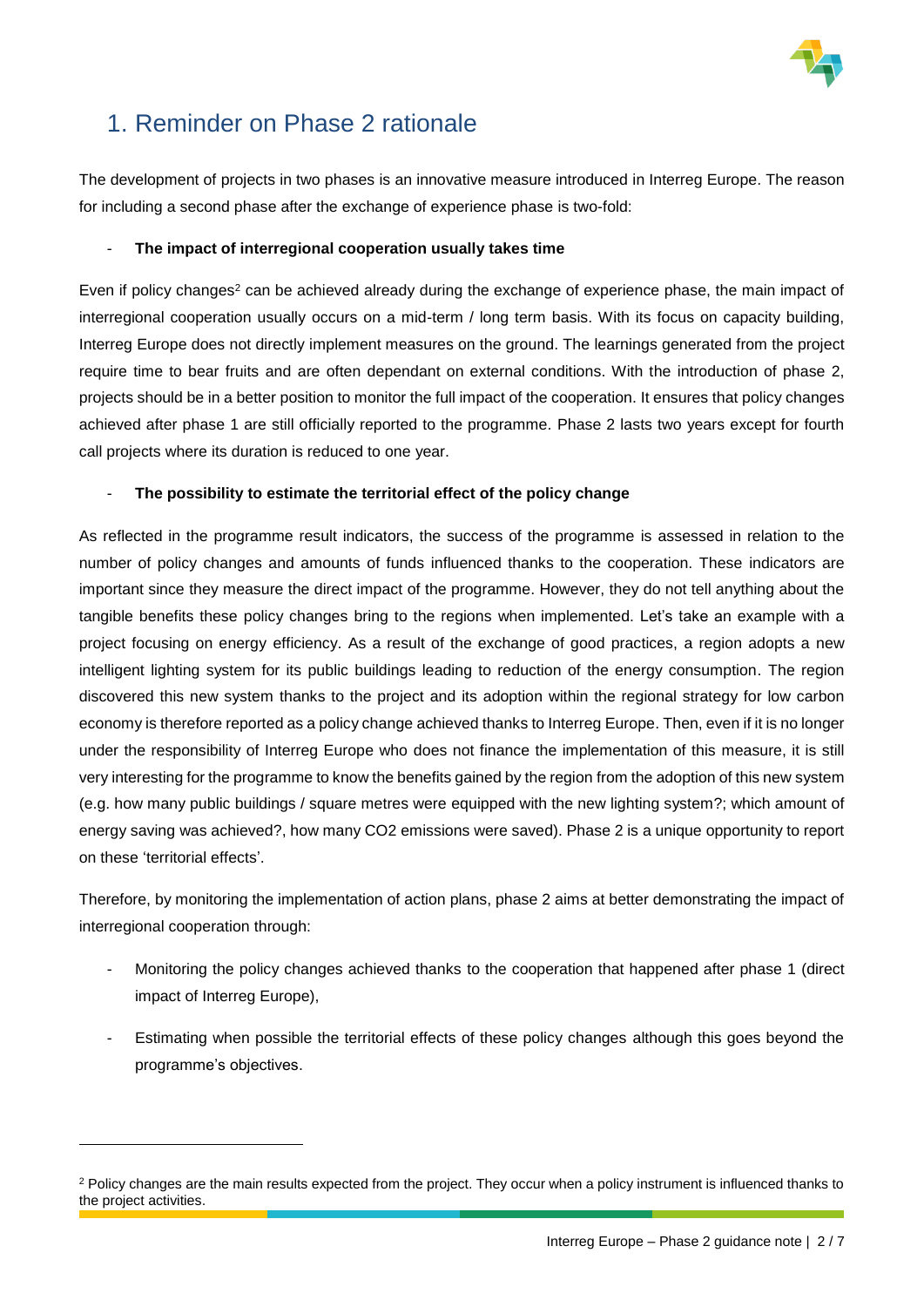

### 2. Phase 2 activities

#### **2.1 Focus of phase 2 activities**

Section 4.2.2 of the programme manual provides detailed information on the content and activities financed under phase 2. The distinctive feature of this phase is that it focuses on monitoring the implementation of activities that are not financed by the programme (with the exception of pilot actions). It is indeed up to the regions to support the implementation of the lessons learnt from the cooperation while the programme's intervention is limited to monitoring whether this implementation happens and lead to policy changes. This explains why the activities financed by the programme in this phase remain limited. These activities are in fact pre-defined by the programme. It also explains why the implementation of action plans is actually not part of the Interreg Europe programme's objectives. Nevertheless, the Interreg Europe' support to phase 2 remains fully legitimate considering that:

- A majority of policy changes are expected to occur in phase 2 and the programme should monitor its impact as extensively as possible,
- Phase 2 can also be a source of learning among the partners who should exchange and build on their experiences in implementing the action plans.
- A proper monitoring of the different action plans' implementation is possible only if the project partnership remains active in closely following this implementation at the local and interregional levels.

For these reasons, phase 2 is integral part of Interreg Europe projects. It also means that projects involved in phase 2 should continue participating in the programme / PLP related activities (e.g. annual events, PLP thematic workshops) in order to capitalise on their experiences and achievements.

#### **2.2 Recommendation to ensure a successful implementation of phase 2**

The programme evaluation highlighted that a pro-active monitoring in phase 2 contributes to keep the mobilisation and motivation of the concerned partners and stakeholders for implementing the action plans. In particular, it provides the following recommendation:

*Project partners should adopt a pro-active approach to monitoring the implementation of their action plans (i.e. not a passive "wait-and-see" position). This should also comprise an ongoing interaction with relevant regional or local actors, especially in those cases where stakeholder organisations are directly responsible for actually improving the addressed policy instruments. To support this, Interreg Europe should explore ways helping to ensure that stakeholder organisations are becoming actively involved into the regional / local or interregional processes for monitoring the action plan implementation.*

Within the pre-defined activities described in the application, the project can develop certain measures to maintain an active partnership and to ensure a proactive monitoring. Some ideas are provided in table 1.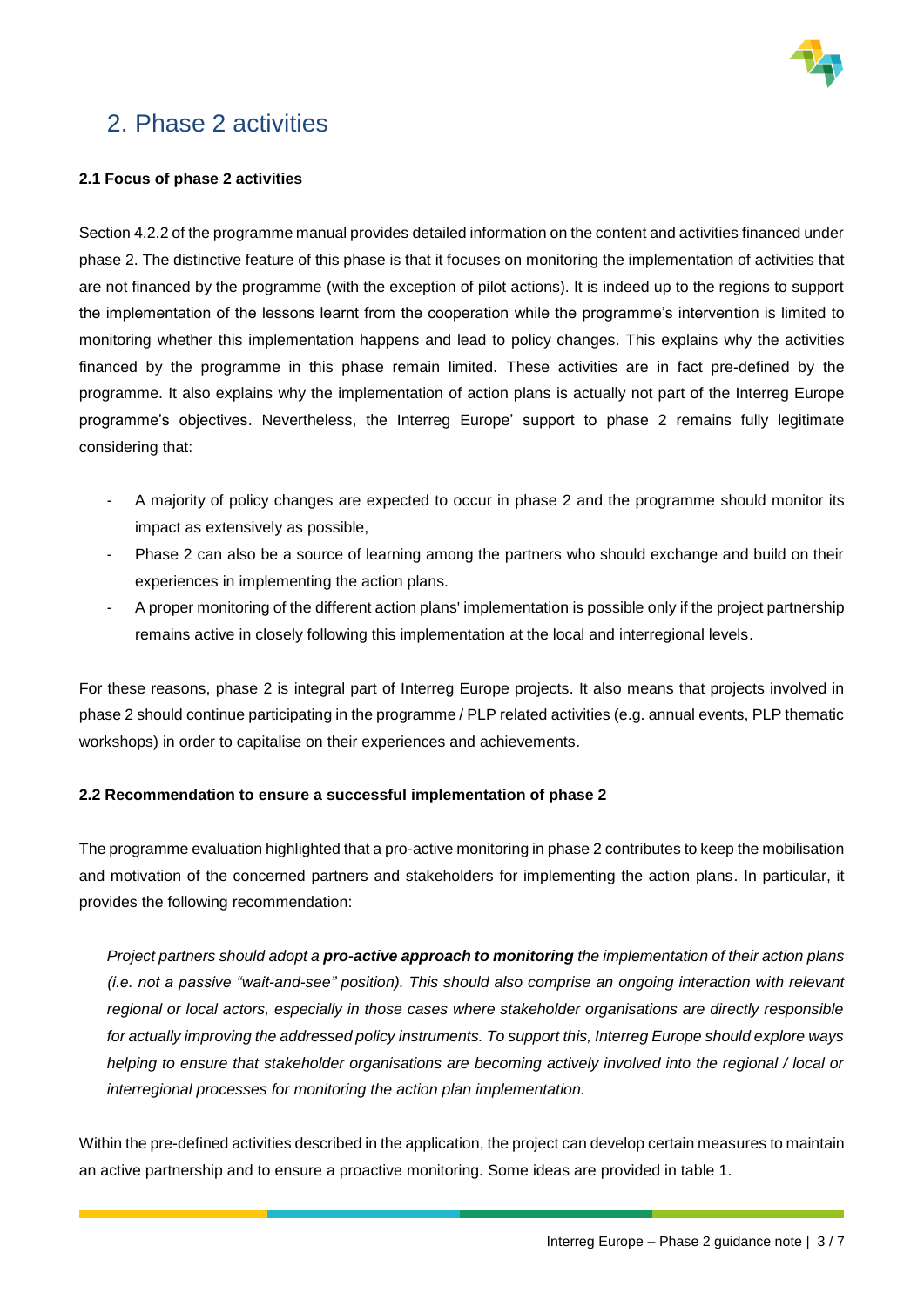

|                                               | <b>Possible measures</b>                                                                                                                                                                                                                                                                                                                                                                                                                                                                                                                                                                                                                                                                                                                                                                                             |                                                                                                                                                                                                                                                                                                                                                                                                                                                                                                                                                                                                                                       |  |
|-----------------------------------------------|----------------------------------------------------------------------------------------------------------------------------------------------------------------------------------------------------------------------------------------------------------------------------------------------------------------------------------------------------------------------------------------------------------------------------------------------------------------------------------------------------------------------------------------------------------------------------------------------------------------------------------------------------------------------------------------------------------------------------------------------------------------------------------------------------------------------|---------------------------------------------------------------------------------------------------------------------------------------------------------------------------------------------------------------------------------------------------------------------------------------------------------------------------------------------------------------------------------------------------------------------------------------------------------------------------------------------------------------------------------------------------------------------------------------------------------------------------------------|--|
| <b>Type of activities</b>                     | At the level of each partner                                                                                                                                                                                                                                                                                                                                                                                                                                                                                                                                                                                                                                                                                                                                                                                         | At project / lead partner level                                                                                                                                                                                                                                                                                                                                                                                                                                                                                                                                                                                                       |  |
| a) action plan<br>implementation<br>follow-up | Offer an electronic tool (e.g. shared<br>table) where all actions are listed and<br>where relevant stakeholders can<br>indicate the progress made and any<br>interesting developments. This tool<br>can also be used to pass updates<br>from the project and news from the<br>other regions.<br>Ensure regular contacts with the<br>stakeholders through phone calls, on-<br>line meetings or even physical<br>meetings if possible (some projects<br>take the opportunity of existing<br>events to meet their stakeholders).<br>Invite to the annual project meetings<br>(and final conference) stakeholders<br>who are successful in implementing<br>actions.<br>lf<br>relevant,<br>contact<br>final<br>the<br>beneficiaries of the actions (e.g.<br>SMEs) to assess the tangible effect of<br>this implementation | Share with the partners an overview<br>table where each of the partners can<br>indicated the main progress made in<br>phase 2<br>Ensure regular contacts with the<br>partners through phone calls and on-<br>line meetings (including possibility of bi<br>lateral exchanges if specific difficulties<br>are faced)<br>Closely involve all partners in the<br>preparation and content of the annual<br>project meeting<br>Identify concrete examples of success<br>or difficulties within the project and<br>spread them among the partners                                                                                           |  |
| b) Communication<br>& dissemination           | Use the communication tools of the<br>partners and relevant stakeholders<br>(e.g. institution website, newsletter,<br>social<br>media)<br>to<br>regularly<br>disseminate news and achievements<br>on the project.<br>Keep the key persons in the regions<br>informed (policy makers, elected<br>members) about the progress and<br>consider the possibility to invite them<br>to the final high-level conference.<br>Develop storytelling on the results<br>achieved (e.g.<br>interviews<br>0f<br>stakeholders or final beneficiaries) for<br>further exploitation at regional or<br>interregional level.                                                                                                                                                                                                            | Use the project website and social<br>media channels to promote the<br>achievements of phase 2 through<br>articles, interviews, pictures, videos or<br>any means that can illustrate the<br>implementation<br>Closely involve all partners in the<br>preparation and content of the final<br>dissemination conference<br>Ensure the high level character of the<br>final conference by inviting key policy<br>makers of the participating regions<br>Ensure that the final conference<br>provides concrete illustrations of the<br>project achievements (e.g. by giving<br>the floor to beneficiaries of the<br>implemented actions). |  |
| c) Project<br>management                      | Provide the relevant stakeholders (i.e.<br>those involved in the action plan<br>implementation)<br>with<br>quarterly<br>deadlines to report on the progress<br>made                                                                                                                                                                                                                                                                                                                                                                                                                                                                                                                                                                                                                                                  | Provide the partners with quarterly<br>deadlines to report on the progress<br>made                                                                                                                                                                                                                                                                                                                                                                                                                                                                                                                                                    |  |

*Table 1: possible measures to ensure a successful phase 2*

 $\mathbf{r}$ 

Projects can also go beyond the activities pre-defined in the work plan. Other 'no cost or low cost' measures like additional stakeholder meetings may be important to keep the momentum of the project. The mid-term review meetings organised with the JS at the end of phase 1 is also an opportunity to see whether any additional activities are needed in phase 2 to support the implementation of action plans.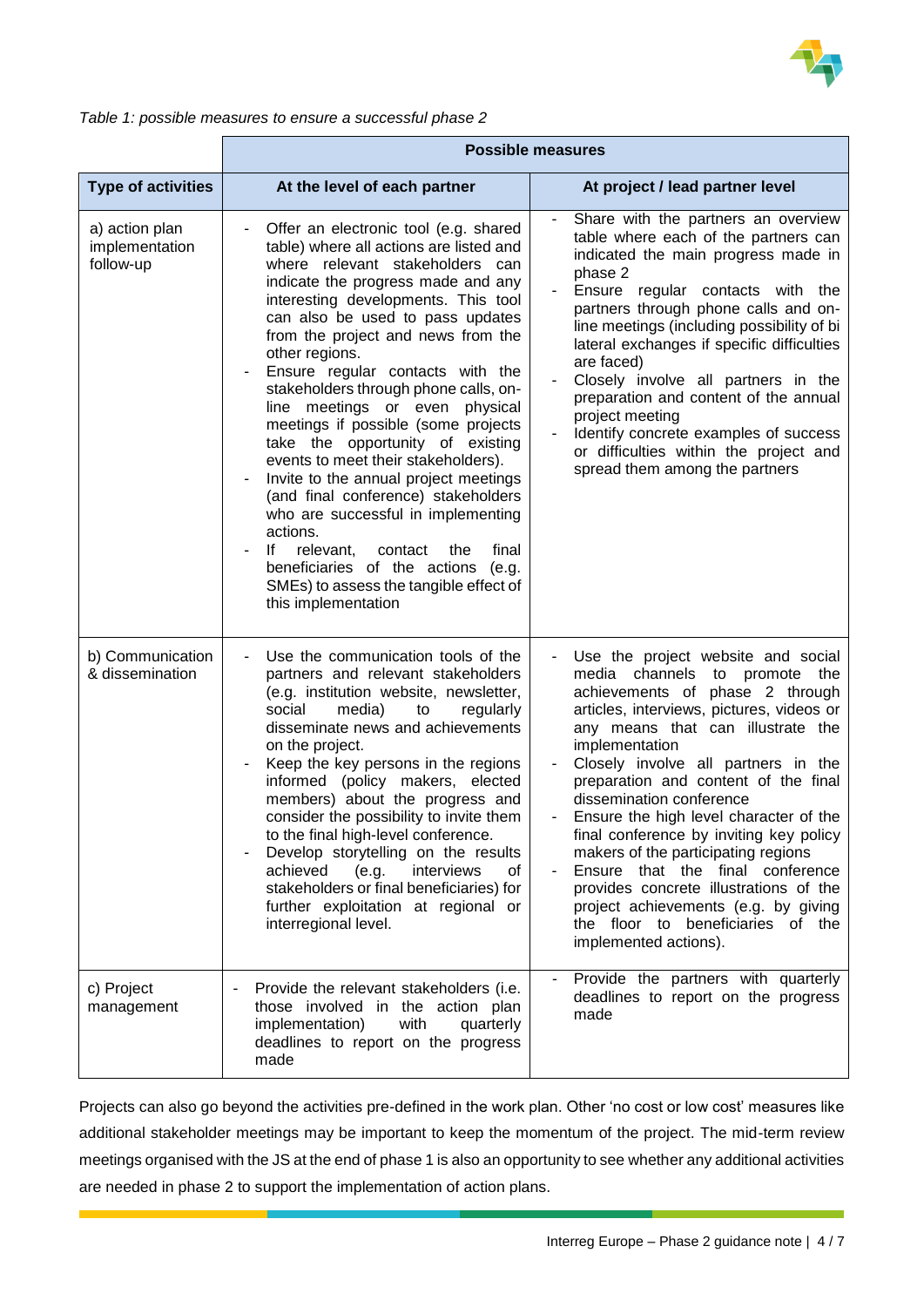

## 3. Programme's reporting expectations (phase 2 progress report)

In phase 2, the overall structure of the progress report remains the same. However, several instructions in the 'activity' and 'results' sections of the report are adapted to reflect the focus on action plan implementation. The following tables provide an overview of these sections, highlighting in **yellow** the adaptations from phase 1 and clarifying further the programme expectations for phase 2 reporting.

| <b>Sections</b>  | <b>Instructions (adaptations</b><br>highlighted in yellow)                                                                                                                                                                                                                      | <b>Further explanation</b>                                                                                                                                                                                                                                                                                                                                        |
|------------------|---------------------------------------------------------------------------------------------------------------------------------------------------------------------------------------------------------------------------------------------------------------------------------|-------------------------------------------------------------------------------------------------------------------------------------------------------------------------------------------------------------------------------------------------------------------------------------------------------------------------------------------------------------------|
| 1.1 Overview     | Please describe the involvement of<br>partners during the reporting period.<br>Is this involvement according to the<br>plans?                                                                                                                                                   | No change compared with phase 1.                                                                                                                                                                                                                                                                                                                                  |
|                  | How did you ensure the proper<br>monitoring<br>of the<br>action<br>plan<br>implementation? Was the monitoring<br>process smooth or did you encounter<br>any difficulties? Concrete examples<br>are welcome.                                                                     | An overview of the way the monitoring takes place<br>should be provided in this section. The objective is<br>to see whether phase 2 is implemented as initially<br>planned or if any particular difficulties are faced.                                                                                                                                           |
|                  | Were the<br>relevant<br>stakeholders<br>actively involved in phase 2? Did the<br>partnership carry out<br>specific<br>measures to keep the stakeholders<br>interested and mobilised? Are there<br>differences<br>the<br>any l<br>among<br>participating regions in this regard? | This question still refers to the stakeholders<br>involvement but is adapted to the context of<br>phase 2 (e.g. possible participation in the annual<br>project meetings). In particular the instructions<br>refer to the 'relevant' stakeholders since only the<br>organisations directly involved in the action plan<br>implementation may be concerned.        |
|                  | Participation<br>Policy<br>Learning<br>in<br>Platform                                                                                                                                                                                                                           | No change compared to phase 1. Projects are still<br>expected to contribute and participate in the PLP<br>activities in phase 2.                                                                                                                                                                                                                                  |
| 1.2 Storytelling | What are you particularly proud of in<br>this reporting period?                                                                                                                                                                                                                 | No change compared with phase 1. In phase 2, the<br>programme is very interested to get success<br>stories on action plan implementation.                                                                                                                                                                                                                         |
| 1.3 Work plan    | Main outputs (indicators)                                                                                                                                                                                                                                                       | No change compared with phase 1. However, only<br>the indicator related to the number of policy<br>learning events and the two indicators related to<br>communication (number of appearances in the<br>media, average number of sessions) should in<br>principle be updated. All other indicators refers to<br>the learning process that took place under phase 1 |
|                  | Reporting per year<br>Action plan implementation<br> a <br>Communication<br>b)<br>and<br>dissemination<br>Project management<br>C)                                                                                                                                              | Slight update to reflect the focus of phase 2 and the<br>annual reporting but the principle remains the<br>same: to report on the activities carried out during<br>the reporting period (including pilot actions if<br>relevant) compared to the activities initially planned<br>in the application form                                                          |

#### **1. Insight into project's implementation**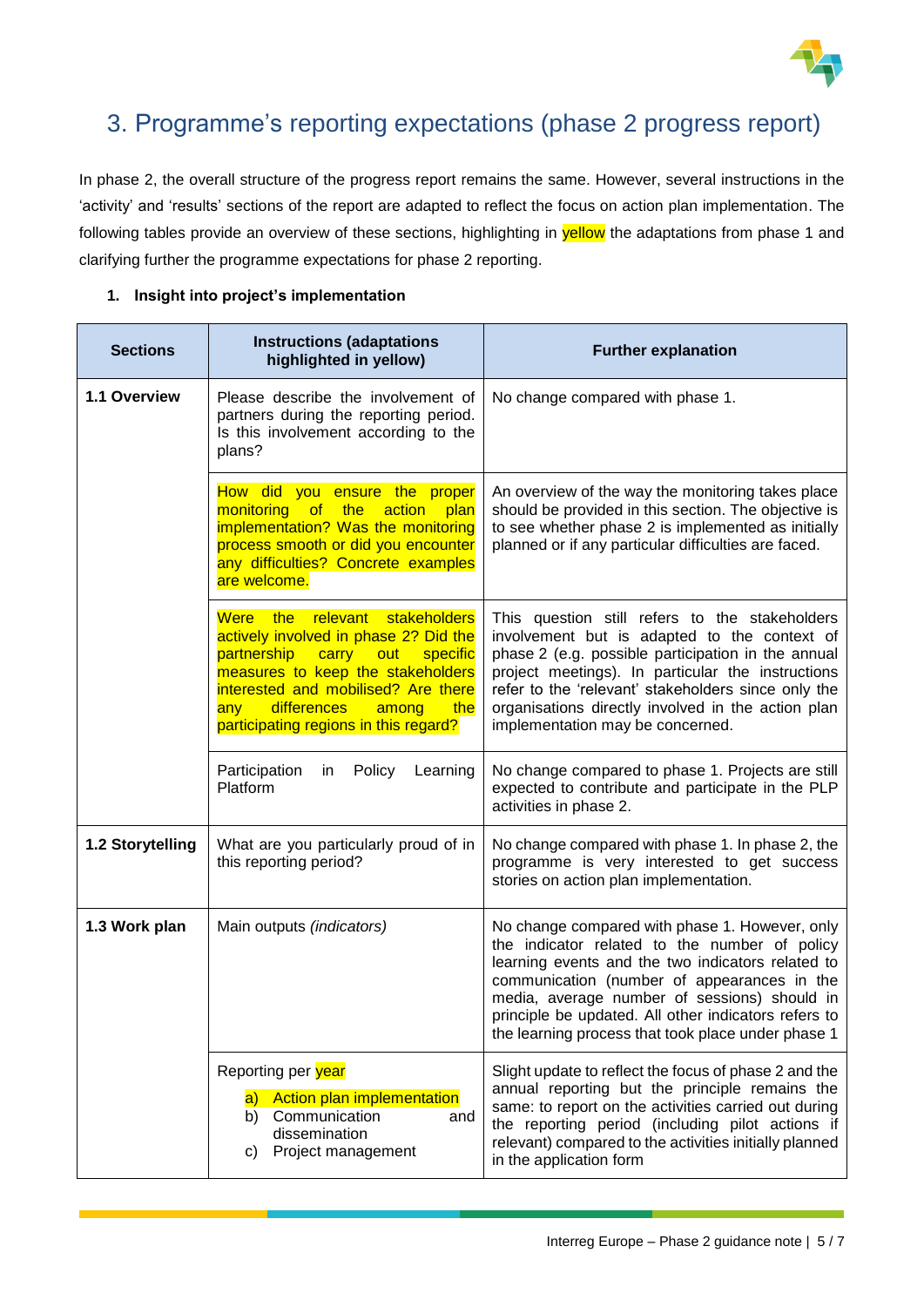

### **2. Insight into project's results/ Report on policy instruments progress**

| <b>Sections</b>                      | Instructions (highlighted in yellow<br>when updated)                                                                                                                                                                                                                                                                                                                                                           | <b>Further explanation</b>                                                                                                                                                                                                                                                                                                                                                                                                                                                                        |
|--------------------------------------|----------------------------------------------------------------------------------------------------------------------------------------------------------------------------------------------------------------------------------------------------------------------------------------------------------------------------------------------------------------------------------------------------------------|---------------------------------------------------------------------------------------------------------------------------------------------------------------------------------------------------------------------------------------------------------------------------------------------------------------------------------------------------------------------------------------------------------------------------------------------------------------------------------------------------|
| 2.1 Overview                         | Overview table of result indicators                                                                                                                                                                                                                                                                                                                                                                            | No change compared with phase 1.                                                                                                                                                                                                                                                                                                                                                                                                                                                                  |
| 2.2 Results per<br>instrument        | Overview table of policy instruments                                                                                                                                                                                                                                                                                                                                                                           | No change compared with phase 1.                                                                                                                                                                                                                                                                                                                                                                                                                                                                  |
| 2.2.X<br><b>Policy</b><br>instrument | <b>General features</b>                                                                                                                                                                                                                                                                                                                                                                                        | No change compared with phase 1.                                                                                                                                                                                                                                                                                                                                                                                                                                                                  |
|                                      | <b>Action Plan implementation</b>                                                                                                                                                                                                                                                                                                                                                                              | For each policy instrument, an overview of the                                                                                                                                                                                                                                                                                                                                                                                                                                                    |
|                                      | Please describe the overall progress<br>made in the implementation of the<br>action plan (including possible pilot<br>actions). In particular, please describe<br>actions<br>which<br>are<br>already<br>implemented (for those<br>actions,<br>please also indicate in the section<br><b>below</b><br>whether<br>they<br>can<br>be<br>considered as a policy change). In<br>case implementation has not started | progress made in implementing the action plan<br>should be provided. Since Interreg Europe is not<br>responsible for this implementation (apart from<br>pilot actions), the report does not require a<br>detailed description of the progress made for<br>each action. Nevertheless, the information should<br>be as specific as possible and additional<br>information may also be provided as annexes to<br>the progress report.<br>justification<br>is<br>also<br>required<br>when<br>A<br>no. |
|                                      | yet, please explain why.                                                                                                                                                                                                                                                                                                                                                                                       | implementation has taken place yet.                                                                                                                                                                                                                                                                                                                                                                                                                                                               |
|                                      | <b>Policy Change</b>                                                                                                                                                                                                                                                                                                                                                                                           |                                                                                                                                                                                                                                                                                                                                                                                                                                                                                                   |
|                                      | Has<br>the<br>project<br>succeeded<br>in<br>influencing this policy instrument?<br>If yes, Please describe the<br>nature of the change and<br>how the project has<br>contributed to this change?<br>Amount influenced                                                                                                                                                                                          | Compared with phase 1, there is a direct link<br>between this section on policy change and the<br>previous section on action plan implementation.<br>Indeed, in case the action is fully implemented, it<br>should in principle be considered as a policy<br>change (e.g. approval of a new project, launch of a<br>new call, introduction of a new indicator system). If<br>applicable, the amount of funds influenced should<br>be estimated.                                                   |
|                                      | If no, can you report on the<br>main reasons why the policy<br>instrument could not be<br>influenced yet?                                                                                                                                                                                                                                                                                                      | The justification to be provided is obvious when the<br>implementation of the action plan has not started.<br>But the question is more relevant when the<br>implementation of the action plan has started<br>(according to the information provided in the<br>previous section). In such a case, the project<br>should explain why progress made in the<br>implementation cannot (yet) be considered as a<br>policy change.                                                                       |
|                                      | <b>Territorial effect</b>                                                                                                                                                                                                                                                                                                                                                                                      | No change compared with phase 1. However,<br>phase 2 is the moment where the first tangible<br>benefits of the policy change may be identified.<br>Projects are therefore highly encouraged to<br>continue monitoring the policy changes in order to<br>estimate their territorial effects. Any information on<br>possible improvement in the territorial situation is<br>welcome.                                                                                                                |